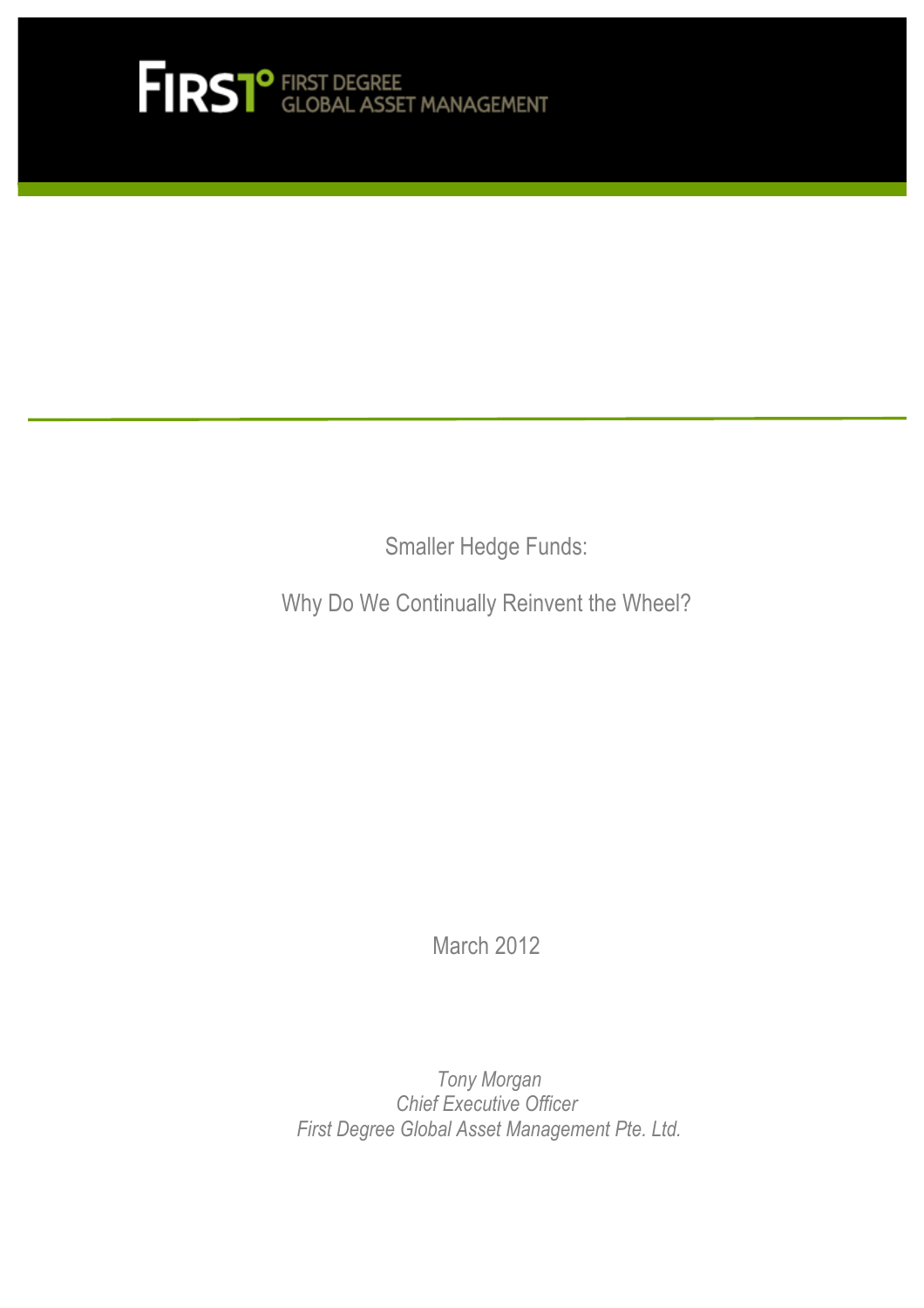### 1. Introduction

When we started First Degree Global Asset Management in 2011, a fairly standard retort was that "there are 500 hedge funds in Singapore and threequarters of them are less than USD 30 million … so are you sure that you want to do it?"

Putting aside either the masochism or delusions of grandeur of the Principals of First Degree, such a statement does indeed make one pause, not only for the obvious fund raising challenges.

The website of the Monetary Authority of Singapore notes at the date of this paper, there were 119 holders of a Capital Markets Services Licence for Fund Management (CMSL) and 564 Exempt Fund Managers (who are generally restricted to dealing with Accredited Investors) operating in Singapore (1). While it is more difficult to determine the number of hedge funds managed by these entities (many are not registered for retail distribution locally), most of those entities could legally act as the manager of a hedge fund.

Multiply Singapore's experience globally and you quickly arrive at the total of 10,000 hedge funds in existence around the world (2).

What struck us was that, despite the number of hedge funds in existence, beginning a hedge fund seemed to be an operation of starting from near scratch. There appeared to be little in the way of standard documentation or operating procedures in the industry and very much in the way of variation. This matters for three key reasons: (i) the process is more cumbersome, time consuming and expensive for managers than it needs to be (ii) the variations in documentation, back office, compliance and risk management processes makes the due diligence effort for investors unnecessarily intensive and (iii) arguably, those same variations impose unnecessary burdens on regulators in fulfilling their oversight functions.

We believe that the best practice approach for the industry would be to adopt common standards on as many of these issues as possible, thereby standardising the fund set-up procedure, making the due diligence process for investors and intermediaries more efficient and enabling regulators to identify outliers. This should enable effort to be spent in the areas that are most important to the stakeholders in our industry.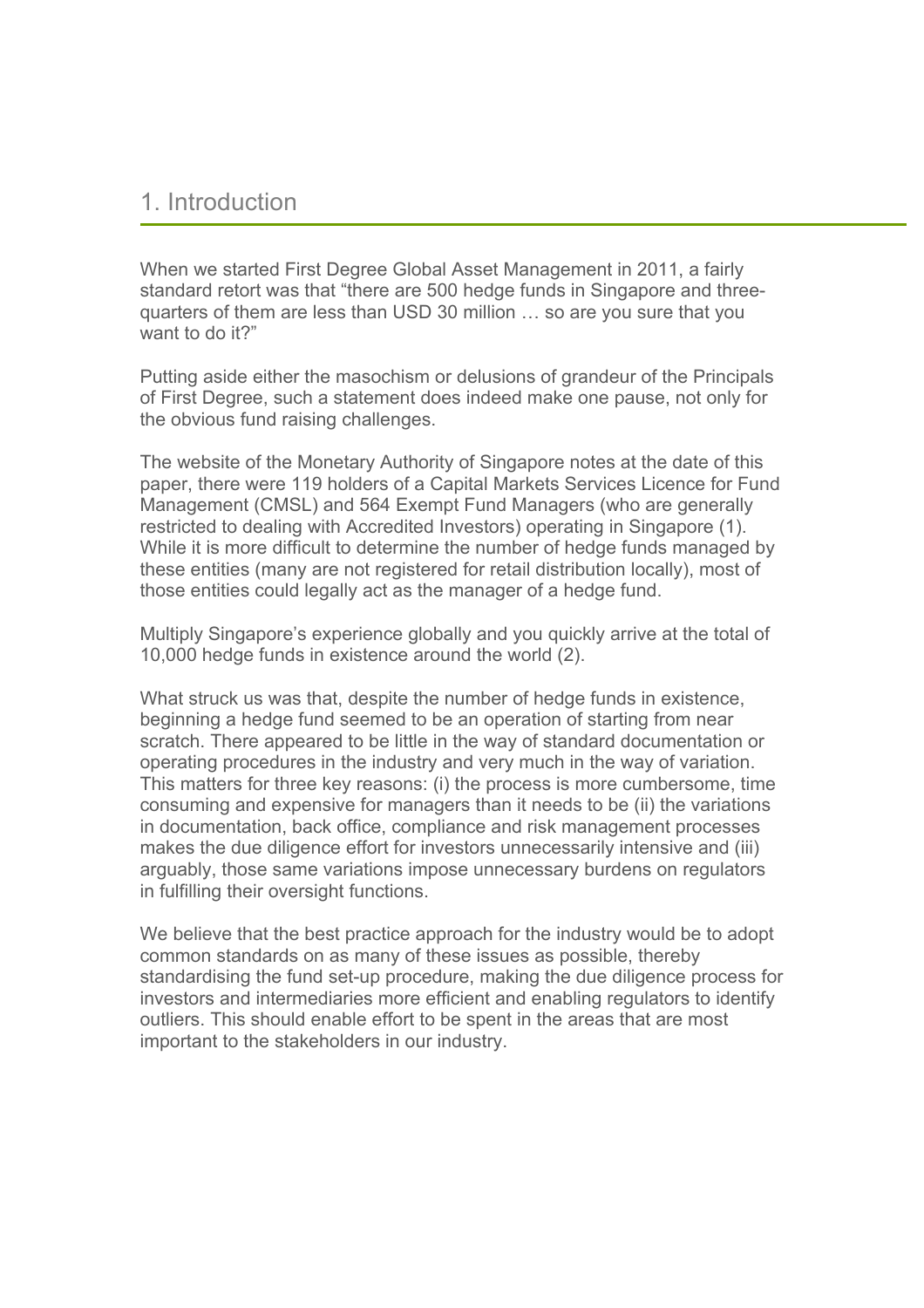The top 100 hedge fund managers globally manage approximately USD 1.4 trillion (70% of hedge fund industry assets) (3).

The traditional side of the industry is equally concentrated, with the top 20 global asset managers managing approximately USD 25 trillion (40% of industry assets) (4) and the top 10 Sovereign Wealth Funds (SWF) managing approximately USD 3.7 trillion (77% of total SWF assets) (5).

Generally speaking, these investor and industry behemoths have the resources and expertise to build products with customised terms, to undertake very customised due diligence on each other and to negotiate bilateral agreements and deal-specific terms.

For the rest of the investors and the hedge fund industry, that is much more of a challenge and is, arguably, an unnecessary impediment to building, offering and investing in quality products.

Why this matters is because smaller and newer hedge funds provide a key source of returns to investors. In 2011, PerTrac, one of the leading global providers of hedge fund analytics concluded that, generally speaking, smaller hedge funds had outperformed larger hedge funds and newer hedge funds had outperformed older hedge funds over the 15 year period to 2010 (6). The performance differentials for the smaller and newer funds were material, being in the order of +150 bps p.a. over the period.

With the exception of parts of the investment management process, the bulk of what most hedge funds do in the non-investment management areas is relatively generic: the back office function, the establishment of compliance and risk management policies and oversight and (the bulk of) the fund constituent and offering documentation. An industry move to standardise these activities should not only ease the process by which smaller managers can bring product to market but also bring significant efficiencies, with the cost savings being passed to the end investors: the Mutual Funds Law of the Cayman Islands, for example, allows set up costs to be charged to the relevant fund and recovered by a manager over five years. Lower set up costs will lower those charges, which are ultimately borne by investors.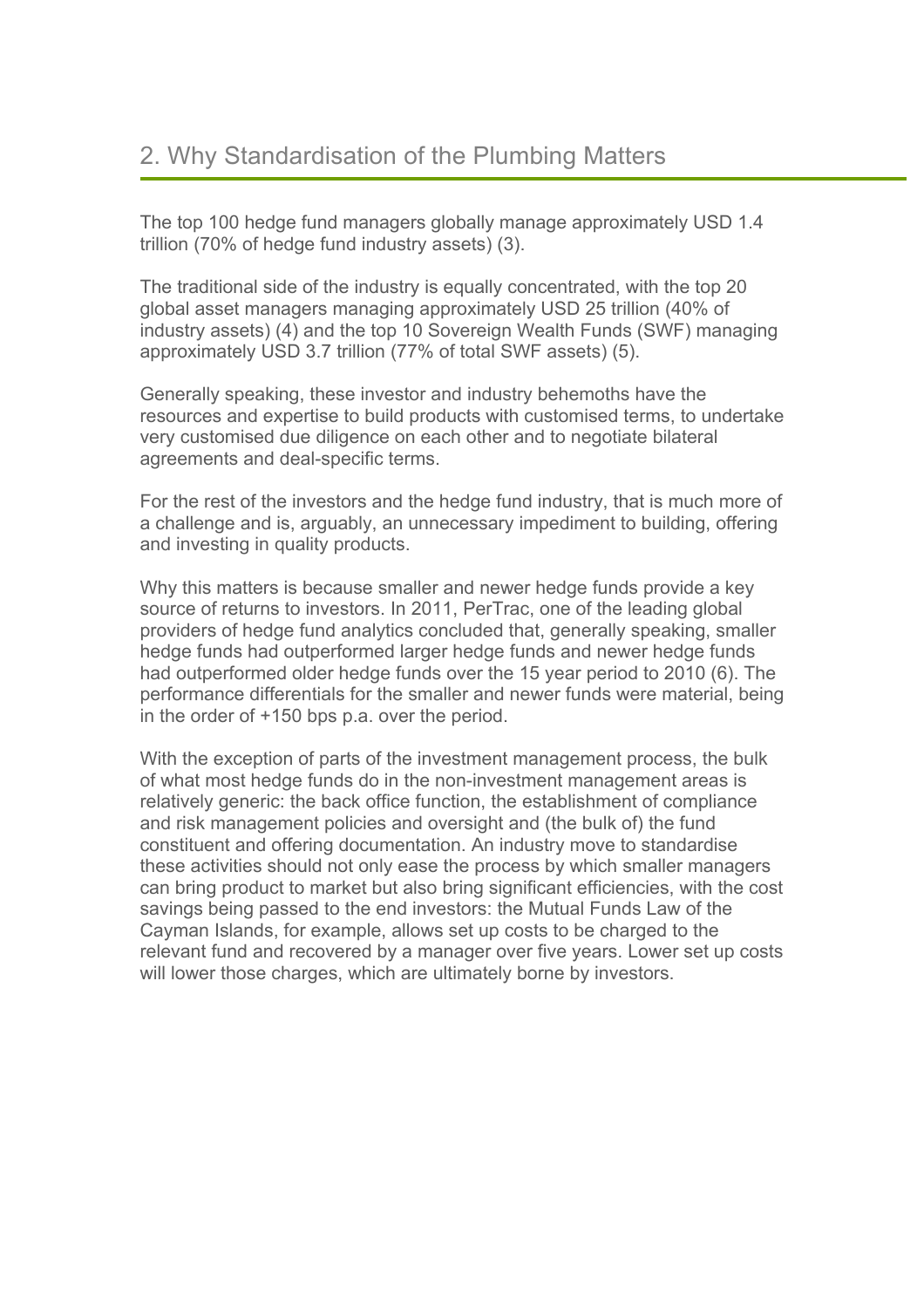Equally, on the investor side, facing investors and intermediaries with relatively standard operational and compliance practices, as well as with standard constituent and offering documentation, should help to reduce the due diligence costs of the investor. This was brought home to us recently with the receipt of two thirty-plus pages due diligence questionnaires from potential investors. Each questionnaire went into about the correct level of detail, but each then asked more-or-less the same due diligence questions in slightly different ways. The amount of resources necessary to design such a checklist, for the manager to complete it and then for the investor to analyse the results was very significant indeed. Multiply that across the 10,000 funds in the industry and the entire investor class and you have an industry in itself.

Finally, having standardisation in these areas should also be a net benefit to regulators: regulators could then focus on exceptions or variations from standard practices – outliers in industry parlance - in determining where key regulatory risks lie.

## 3. Where the Plumbing Could be Improved

There are five key areas that lend themselves to standardisation:

- 1. Back office procedures;
- 2. Fund documentation;
- 3. Know-your-client procedures;
- 4. The investor due diligence process; and
- 5. Oversight procedures and practices.

### **Back Office Procedures**

Having worked for more than a decade with an international bank with a world-leading back office/custody operation and now been the client of a leading fund administrator and an international bank with a leading custody operation, I am amazed at the areas in which, with relatively little effort, activities could be standardised between industry players to create significant efficiencies.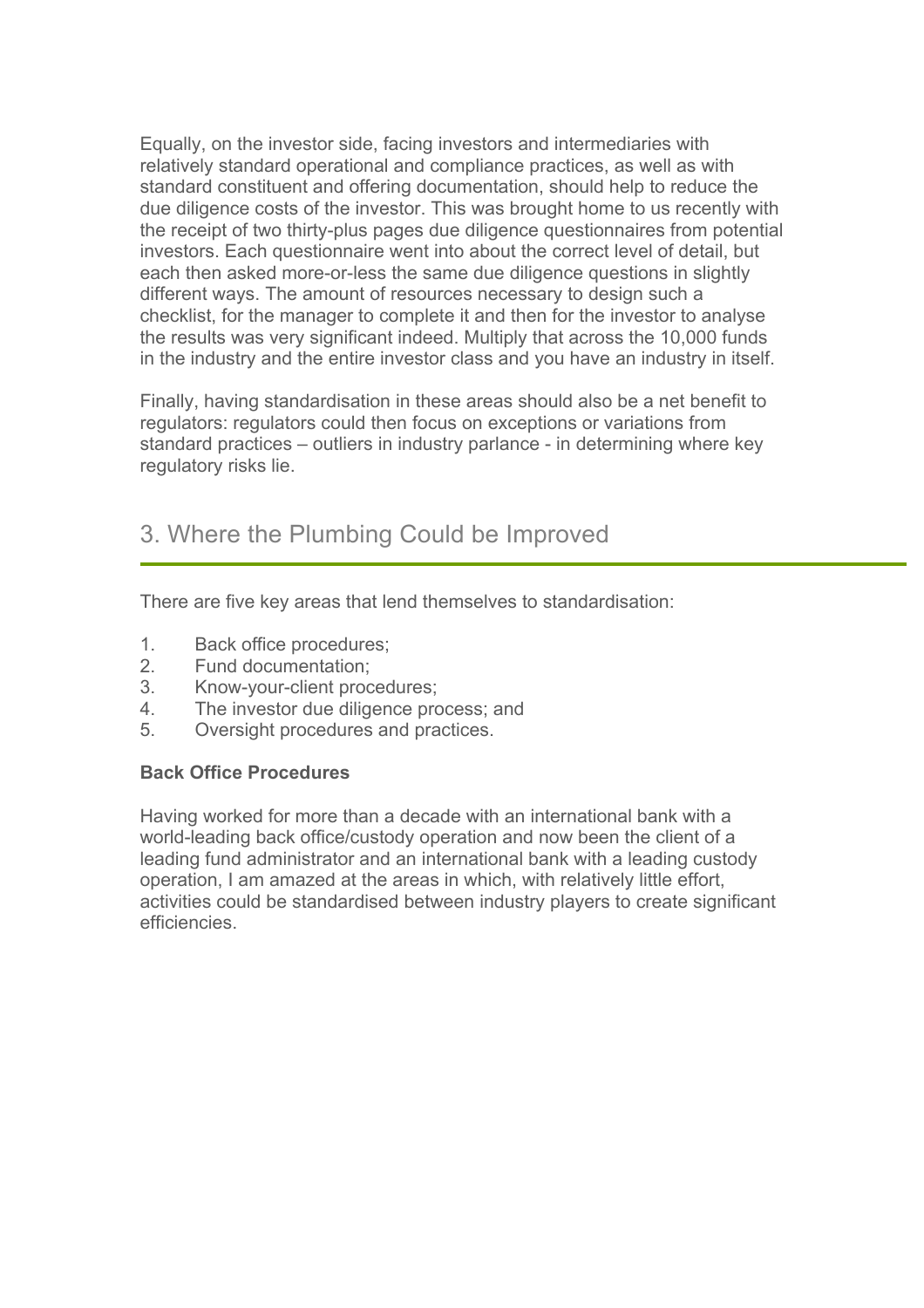Consider the following areas:

- *Foreign exchange price feeds*: Some custodians take FX feeds from Reuters, some from Bloomberg and others from proprietary inhouse systems (with data from a dealing desk);
- *Non-exchange traded securities pricing*: Some custodians take the last reported price, some take the bid price and others take the median of the bid-offer spread; and
- *Accounting methodology*: Generally-speaking, the manager may elect whether to use series or equalisation accounting (without going into mind-numbing detail, each of these methodologies is a more-or-less different way of arriving at the same account result).

In my experience, rarely do these issues result in material differences to the portfolio valuation over time, but they do lead to numerous near term reconciliation items, particularly where the manager/custodian and the end investor conduct detailed ongoing due diligence upon each other. Many fundof-funds, for example, operate mirror systems to their managers: these variations mean that those are mirrors can be unnecessarily opaque.

#### **Fund Documentation**

The Private Placement Memorandum (PPM) for the First Degree Long Horizon Absolute Return Fund (Fund) was prepared by a leading law firm, and reviewed by another leading law firm, and is 92 pages long. Just 10 pages of that document contained information that is truly-Fund specific. The remainder of the PPM contains boilerplate descriptions of regulatory, tax and risk issues.

Beneath the offering documentation are generally the articles of association of the fund (34 pages in the case of the Fund), the subscription agreement (26 pages), management agreement (18 pages), the fund administration agreement (16 pages) and the custodian agreement (12 pages).

So, we have 198 pages of documentation, probably not much more than 10 of which are Fund-specific. All of this documentation has to be drafted and agreed by the Fund, the manager and the various service-providers and then reviewed and understood by investors and intermediaries, let alone monitored by regulators. Multiply that number of pages by the 10,000 or so hedge funds in the world and you get a sense of the scale of the issue.

There are precedents for standardised documentation, both at the industry and legislative level: The various Australian State Law Societies, for example, publish a standard form contract for the sale of land that is adopted for the vast majority of property transactions in Australia. The Law Society of Singapore has a similar standard agreement that is used almost exclusively for local residential property transactions. These standard agreements contain terms that are widely understood and accepted, leaving the parties free to focus on exceptions to the standard provisions in a particular transaction.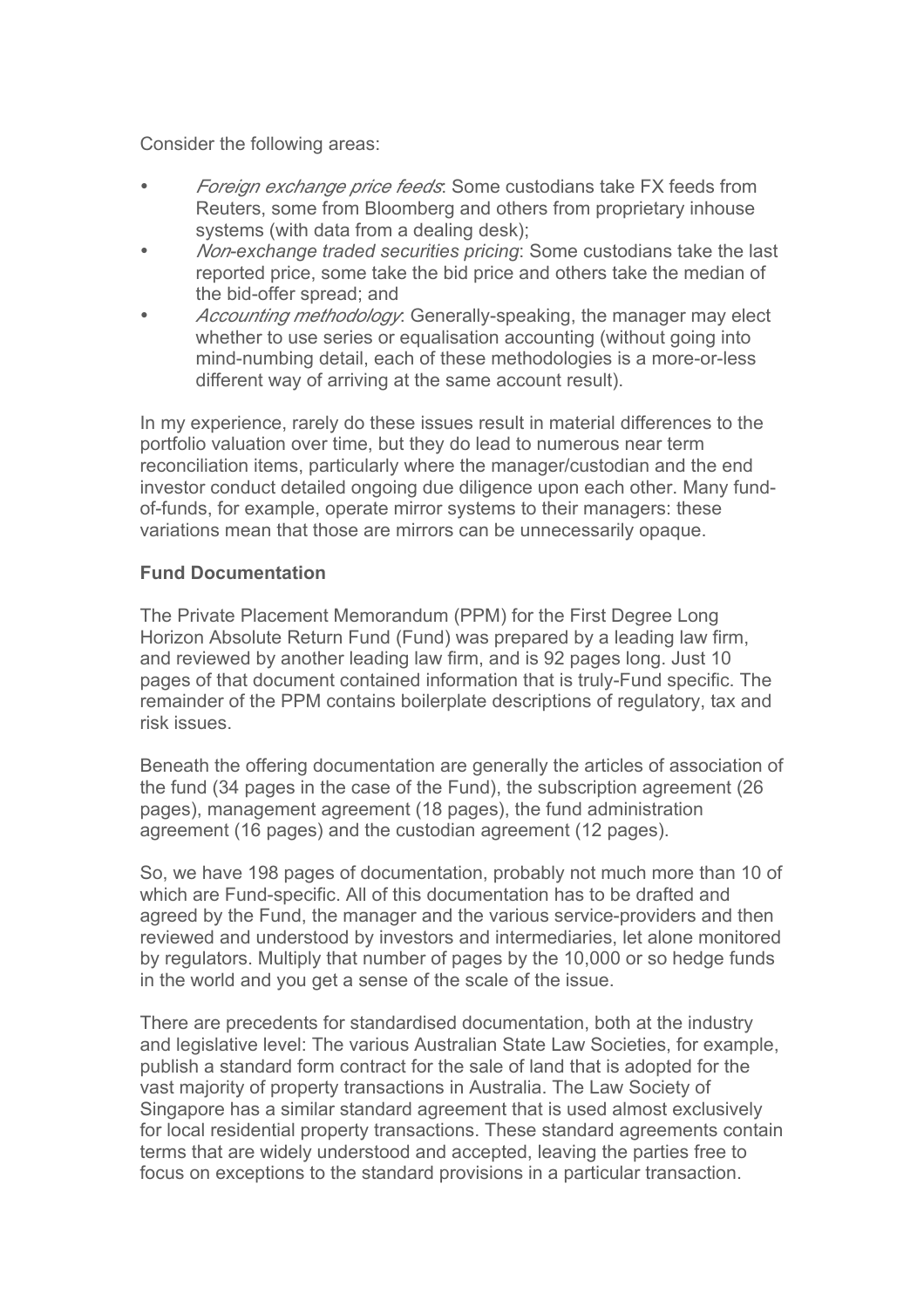Equally, from the legislative side, Schedule 1 to the Corporations Act 1989 of Australia and the Fourth Schedule to the Companies Act of Singapore each contain a standard form memorandum and articles of association that may be adopted by local companies. Again, these documents are widely adopted and common interpretations of their provisions have been established.

#### **Know-Your-Client Procedures**

Each time that an investment manager accepts a new client or enters into an arrangement with a regulated service provider (such as a custodian, bank, fund accountant, auditor or law firm), the two parties must go through a cumbersome practice to establish the other's identity (KYC). This may sound straightforward, but it can be anything other than that.

There appears to be no common approach to the steps to establishing a person or entity's identity, and even less to the manner in which the "necessary" documentation is to be provided.

At is base level, for individuals usually a copy of the person's passport, some proof of address and an indication as to the source of funds will suffice. However, again there is no consistency as to the requirements of the manner of production of the documentation. Some firms require citing original documents, some will accept copies certified by a professional (for example, a lawyer), while others require documents to be notarised or consularised. Complexities arise when the individual is out of the local jurisdiction and his or her home country certification processes are not recognized: for example, we had an instance where, due to some local quirk, a Notary Public in the Czech Republic would not notarise a passport copy (apparently it is not the local practice) and the individual had to fly to London to have it done. These are not trivial issues when they ultimately hold up, or prevent, investors coming on board.

On the corporate side, some counterparties undertake only basic identification procedures requiring the production of copies of lodged documents that can be provided from the local companies office. However, others want to go back through corporate histories, requiring historical documentation on activities, shareholders and officers. Similar certification issues arise with these documents, to those of individuals.

It is not that these processes are particularly onerous, and most individuals and corporates have accepted them as the price of doing business in the twenty-first century. It is more that there is no consistency: regularly are we told "but our other manager did not ask for that", which leads one down the slippery slope of either defending your own practices or rubbishing someone else's.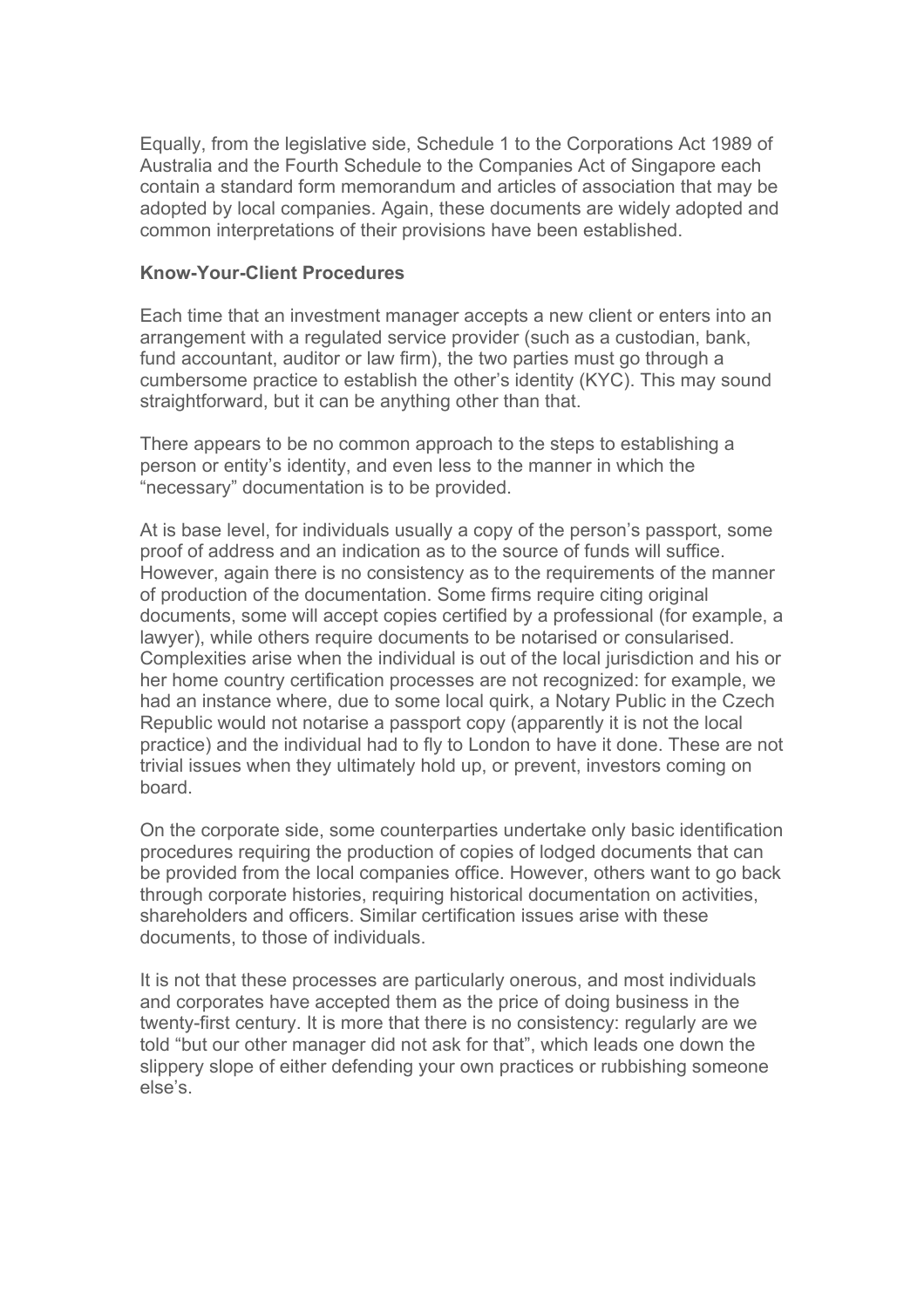This process has to be gone through each and every time that a new relationship is established. In the case of First Degree and the Fund, we have three banking relationships, three broking relationships, a custodian, an auditor, two sets of lawyers, a tax advisor, and a back office provider. For each, we had to go through a similar, but different, KYC process.

Equally, each of our investors had to go through the KYC process with us, together with (presumably) all of the investor's other investment managers. Just think of the obligations on a moderate investor that had half-a-dozen mutual fund accounts, a couple of broking accounts and a couple of bank accounts. It gets to the point where the process is a disincentive to opening new commercial relationships.

My pet want – and I know that this is a long shot – is for the industry or a regulator to establish a body to oversee a common KYC and certification process. Individuals and corporates could then go through the process once, and provide – notarised if necessary! – documents to support a KYC qualification. The individual or entity could then be issued with a code valid for a period (say, three years) stating that it had gone through the process, the documents had been produced and – hopefully – avoid going through it on a repeated basis with any new relationships. Couterparties could rely upon the certification provided, with the onus being on the certified party to update the central registry if his circumstances changed. The efficiencies from such a scheme would be enormous, and it could presumably be operated on a commercial basis.

Interestingly, India has implemented such a scheme for mutual fund investors in that country. CDSL Ventures, a wholly-owned subsidiary of Central Depository Services (India) Limited, which acts as the depository for the various Indian stock exchanges, undertakes a one-time certification of mutual fund investors for KYC purposes and then records that certification on a publicly available register. Managers of mutual funds are then entitled to rely upon that certification for their own KYC purposes, without being required to repeat the KYC process. This is not only hugely efficient for managers, but it also makes the investment process for investors much more friendly.

#### **The Investor Due Diligence Process**

Most institutional investors and intermediaries conduct preliminary due diligence on managers and hedge funds by way of a checklist to be completed by the fund and the manager. As noted above, such checklists are generally comprehensive (usually more than 30 pages) and involve significant resources on the part of the investor/intermediary to compile and then review, and on the part of the manager/fund to complete.

In 15 years in the industry, I have not seen two identical checklists.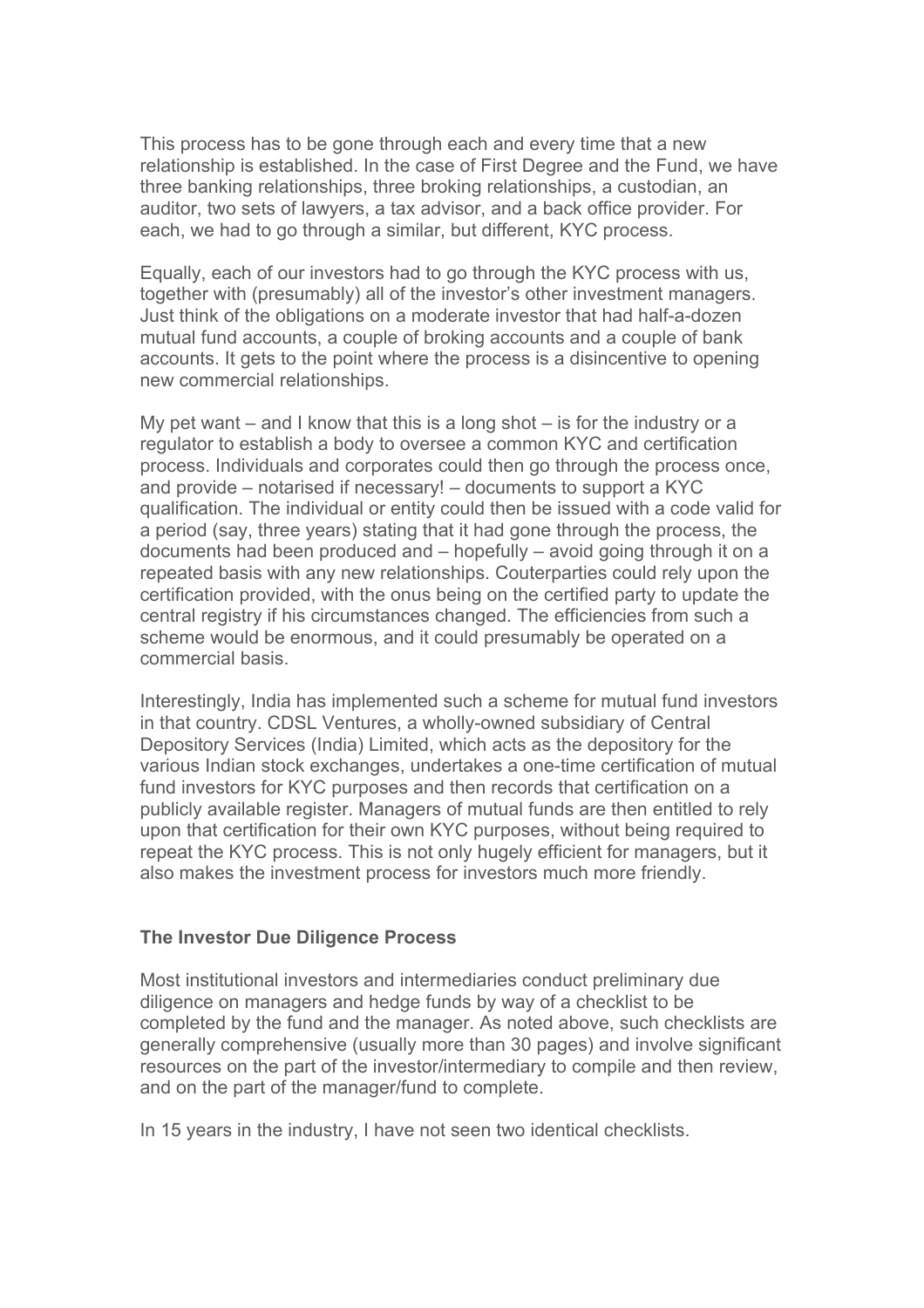Standardising the fund documentation and procedures as well as the due diligence checklist should bring much in the way of efficiency. It should also enable investors and intermediaries to focus their efforts on exceptions – areas in which the manager/fund does something different and which deserves attention. Equally, it should encourage managers and funds to bring their procedures and documentation into line with industry standards, or be prepared to defend the rationale behind variations that will now stand out.

#### **Oversight Procedures and Practices**

Risk management and compliance is a critical feature of a fiduciary business. In my experience, most investment managers – and investors - take these functions very seriously indeed and commit considerable senior resources to identifying and managing risks and regulatory compliance.

However, these processes are often established in the face of regulatory environments that are deliberately vague. The typical regulation reads something like this:

2.1.1 An institution should have comprehensive and sound policies, approved by the Board, for prudent management of significant risks arising from its business activities and operations. The approved policies should be consistent with the nature, complexity and materiality of the institution's activities. (8)

One can have much sympathy with Regulators who will argue that the better approach is to lay the responsibility for developing a compliance and risk management framework on the participant, for that participant should not its business – and its risks – best. This is a very sensible approach. However, this means that if there are 683 holders of a CMSL and Exempt Fund Managers in Singapore, for example, there almost certainly will be close to 683 different versions of compliance and risk management policies.

Without wanting to abrogate the responsibility of Directors and Officers for risk management and compliance control of their organisation, surely it cannot be efficient (other than for law firms and compliance consultants) to have so many different versions of what should be fairly standard policies on relatively routine issues such as staff dealing, soft dollar commissions, best execution, KYC, AML, proxy voting, gifts and entertainment and complaints handling. Again, if common policies on these issues, for example, were put in place that reflected broad industry standards, managers, investors and regulators could focus on exceptions, where there time may be better spent.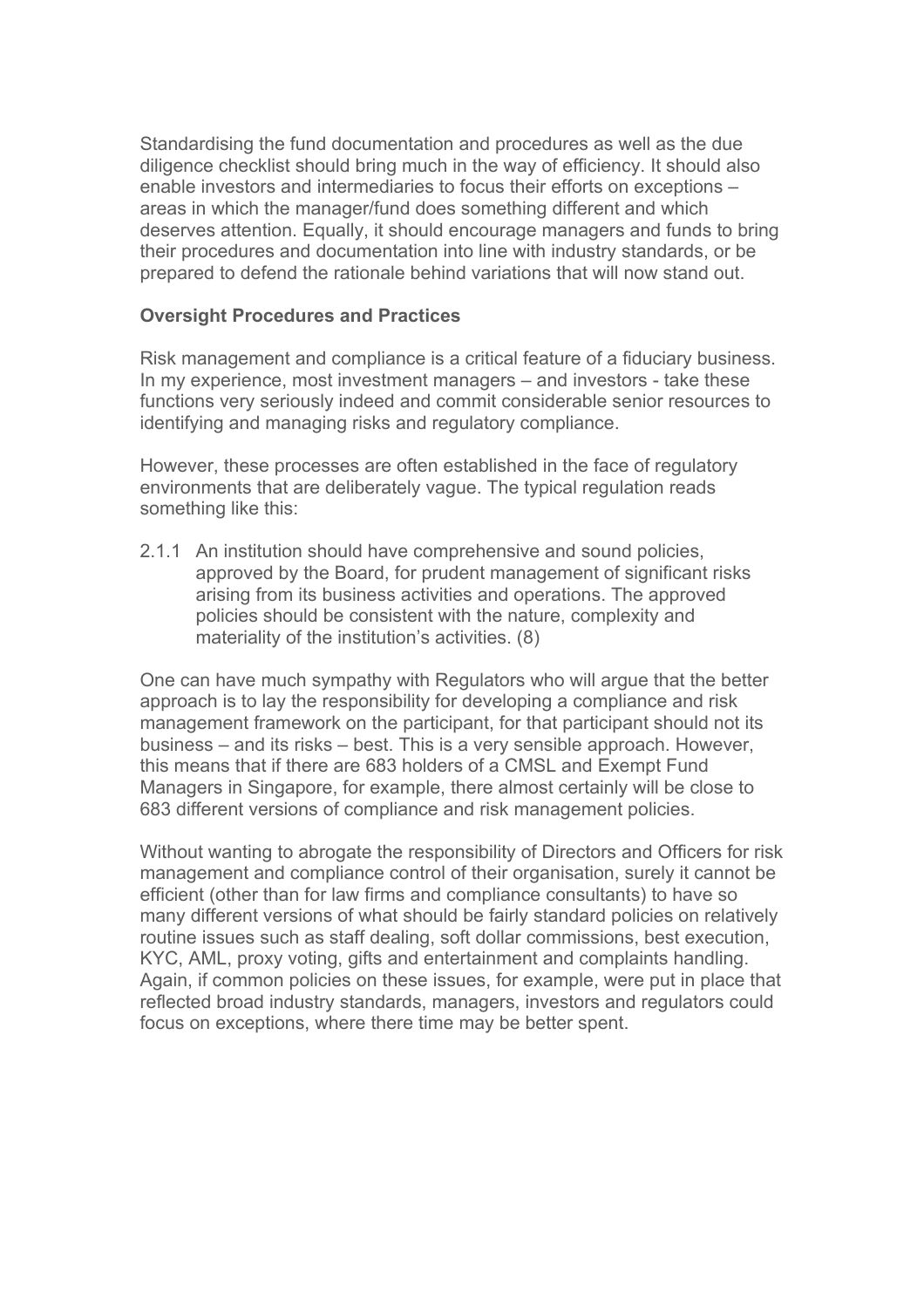# 4. Should Standardisation of the Plumbing be Compulsory?

Given the myriad of regulatory and tax regimes – let alone languages and legal systems – it is probably unreasonable to expect compulsory standardisation of plumbing matters. Indeed, that process should not take away from the fundamental fiduciary responsibility of Directors and Officers to manage their businesses and to act in the best interests of their clients.

However, the plumbing process clearly could be made more efficient and less fund-specific, to the benefit of the community as a whole.

Whether this is done by an industry body for the hedge fund community or by a Government institution in one of the leading hedge fund hubs taking the lead, the opportunity is open for someone to design a standard platform that should be much more efficient for managers and investors alike.